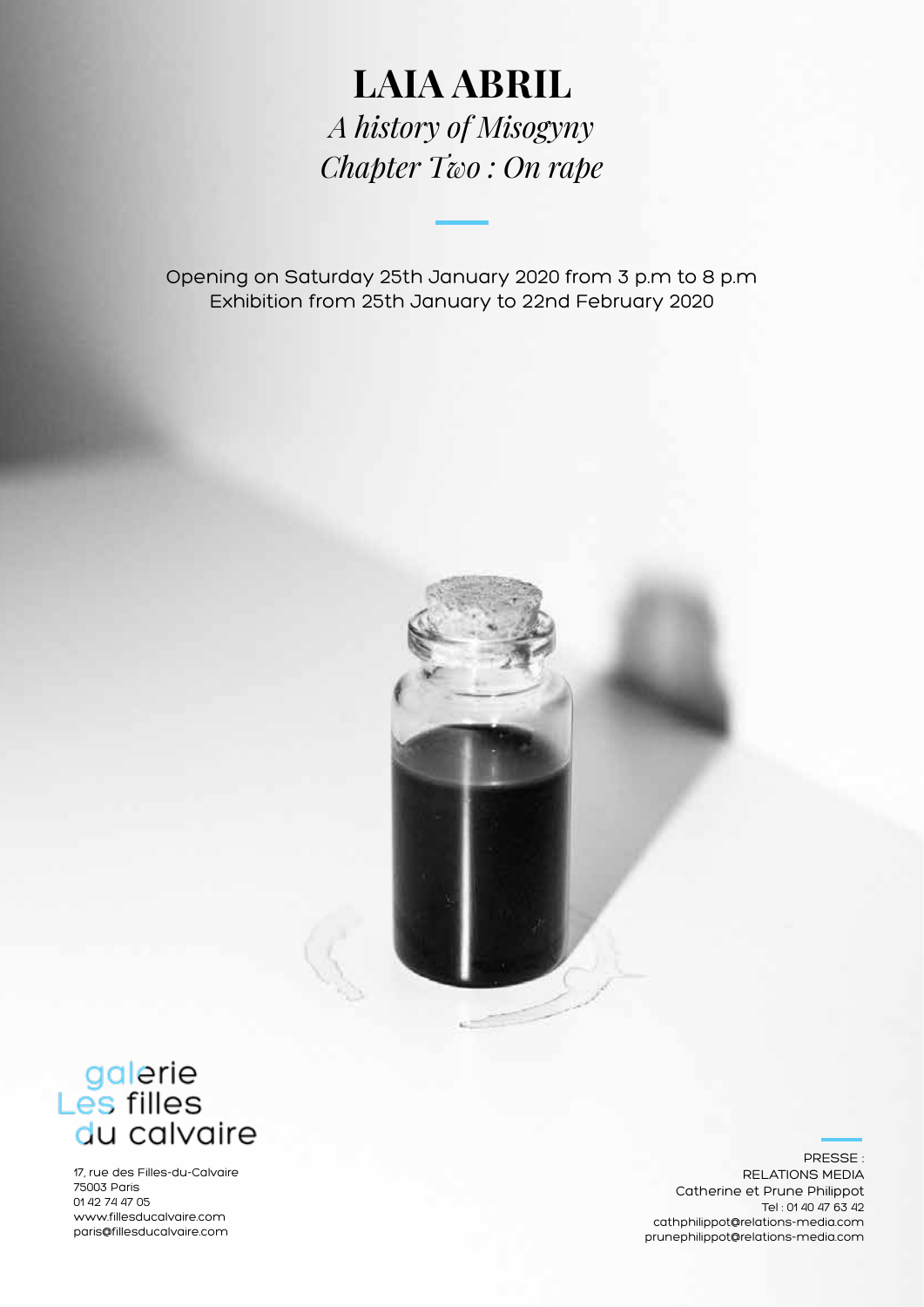## **LAIA ABRIL** *A history of Misogyny Chapter Two : On rape*

Opening on Saturday 25th January 2020 from 3 p.m to 8 p.m Exhibition from 25<sup>th</sup> January to 22<sup>nd</sup> February 2020 Interruption from 22<sup>th</sup> september to 4<sup>th</sup> october included.

> The galerie Les filles du Calvaire announces the upcoming solo exhibition of the artist Laia Abril. The first chapter of her work on the history of misogyny On Abortion has been presented worldwide after the Rencontres d'Arles festival in 2016. Laia Abril presents at the gallery her second chapter: On Rape.

> Laia Abril's forthcoming exhibition On Rape is the second chapter to her project A History of Misogyny. It expands her ongoing visual archive of the systemic control of women's bodies across time and cultures.

> Of her new work, Abril writes, « by scrutinizing, conceptualizing and visualizing diverse miscarriages of justice across historical regulations, toxic dynamics and victims' testimonies, the project aims to call out the institutional rape culture prevalent in societies around de world. I'm looking at rape by exploring how concepts of myths, power, and law, relate to the constructions of the notion of masculinity and sexual violence.

> I choose this topic, the second chapter of a of A History of Misogyny, the same way as the first chapter, On Abortion. I have been triggered by a local news that impressed me deeply. In 2018 the Spanish Court set free 5 man who gang-raped a 18-year-old with a sentence of abuse instead of rape, that would eventually call into question the Spanish legislative on rape.

> In full apotheosis of #MeToo movement, I wanted to understand why some institutional structures of justice, laws and policy were not only failing the rape victims, but actually encouraging violence through the preservation of power dynamics and social norms.

> By looking back to history, I could identify gender-based stereotypes and myths, prejudices and misconceptions, that have prevailed and perpetuated the rape culture. Through a painstaking research on miscarriages of justice and victim-blaming attitudes, this work evokes how still today society blames victims of sexual assault and normalizes sexual violence. »

> On Rape consists of a set of photographs, objects and testimonies. The artist designed the exhibition like an onsite installation. The elements are interconnected and don't give us a linear or chronological approach. Instead, it gives us several levels of reading. By creating bridges between history, places and cultures, Laia Abril reminds us the universality of this drama.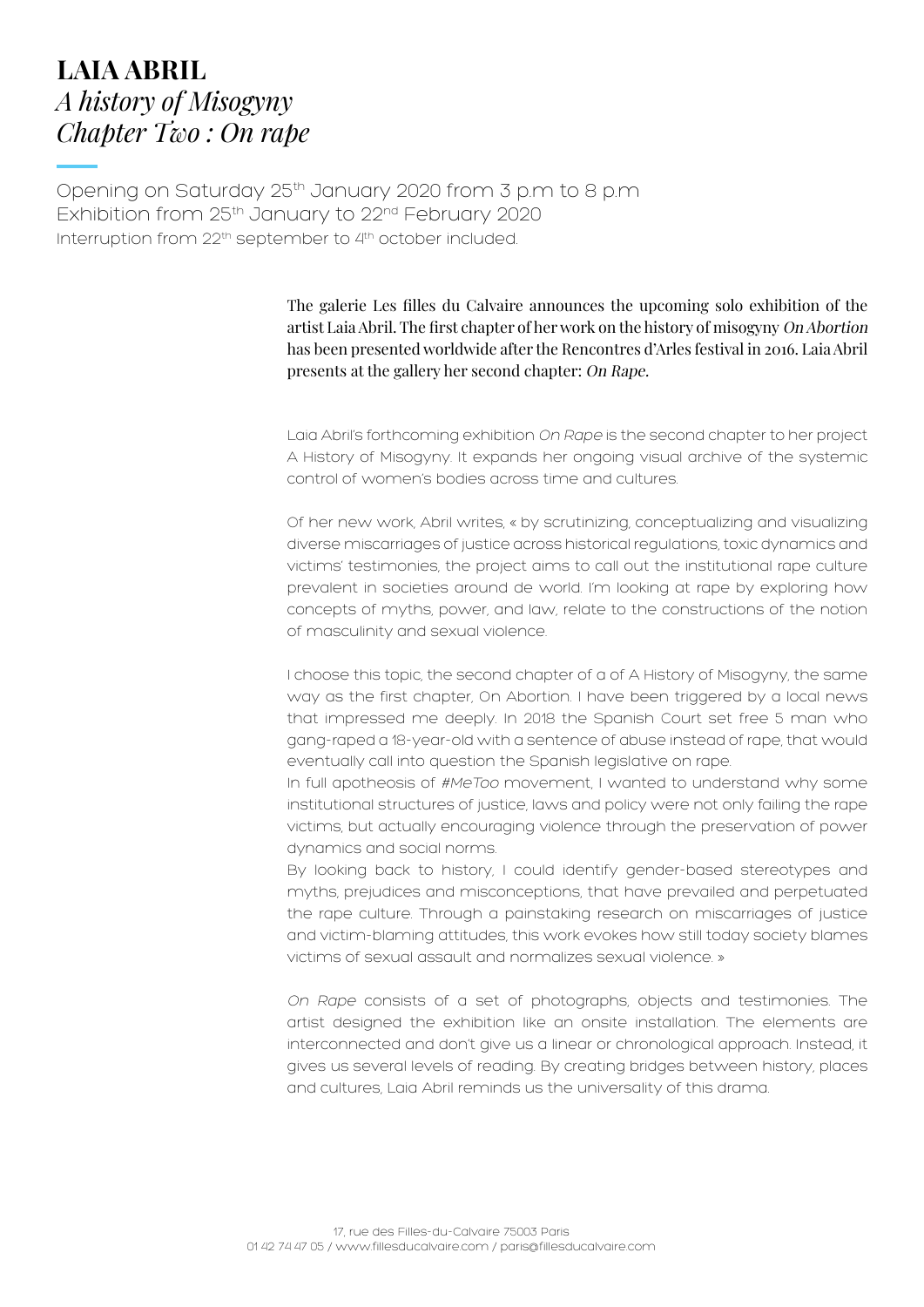#### ALINA, 21, KYRGYZSTAN

I saw my husband for the first time on my wedding day. His friends drove me to him. I thought I wasn't going to be able to handle it as I was furious with him, I loved another man and dreamed of becoming his wife. Instead I was forced to marry the man who had kidnapped me. At first, when I confronted him he was silent, then he apologised. My sister had also been taken in the past but had run away. My religious ceremony [Nike] was organised very quickly

and officially registered immediately so that I couldn't withdraw from it. Before that, I was a 21 year old student in my fourth year at Arabaev University. I wanted to be a fashion designer. During the holidays I went to visit my family as I didn't want to stay alone in the residency, fearing I might suffer the same fate as my sister; so I travelled on New Year's Eve. I remember happily baking the day before, then I went to visit my sister and on the way home I was ravished. When my family arrived at the kidnapper's home, my mother wanted to bring me back but my grandmother asked me not to disgrace my family, especially after my sister had run away and people in the village had talked about it for a long time. I began crying, but my grandmother begged me to stay there. So I did.



Ala Kachuu, [Bride Kidnapping], Kyrgyzstan, 2019 From series Power Rape, On Rape Courtesy Galerie Les filles du calvaire (Paris)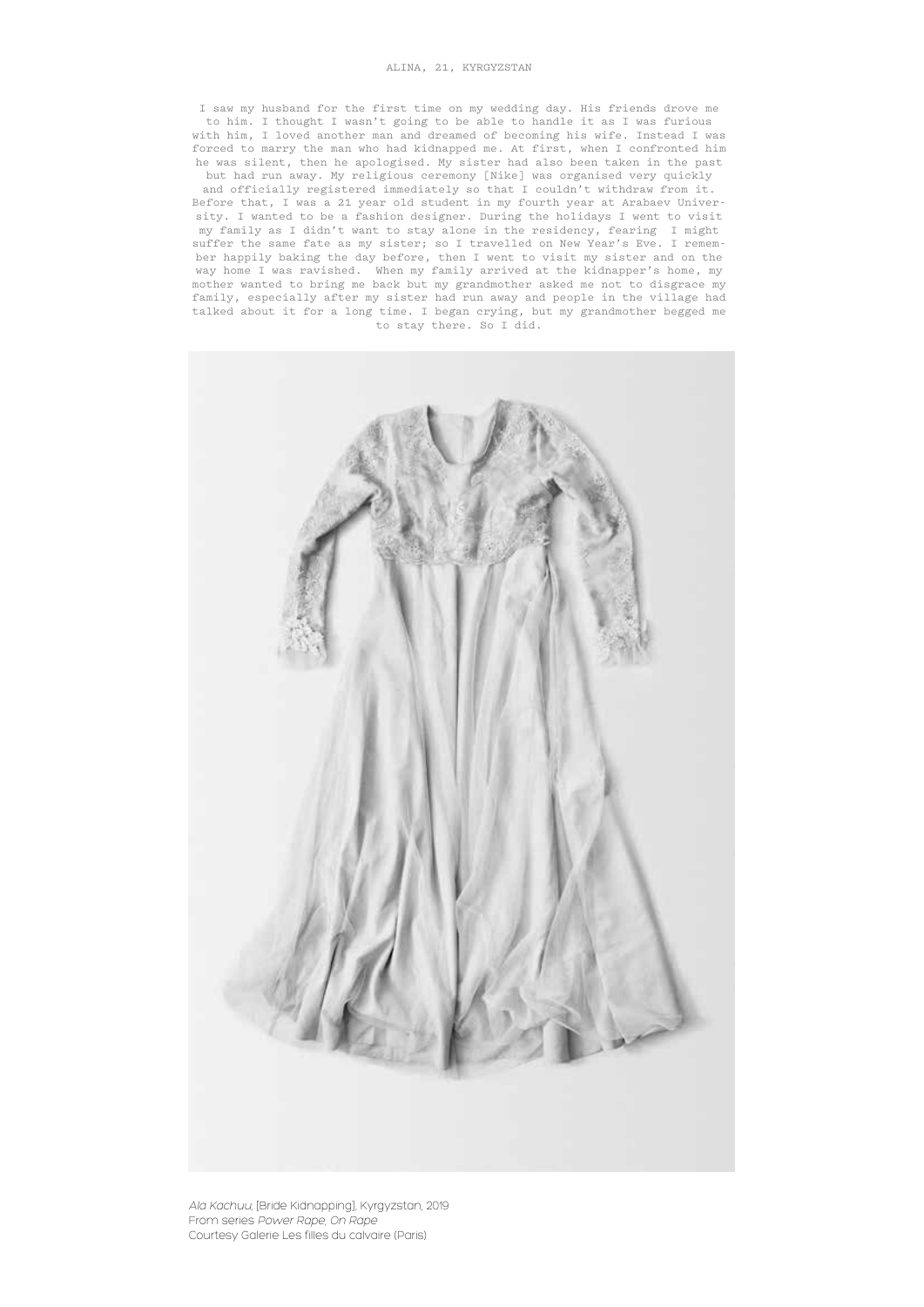#### MEREDITH,US

In the military everything we do is "mission first". Women in the force are seen as weak and emotional, a liability. We constantly downplay our injuries and refuse to be a victim. Before I really came to terms with the fact I had been raped, I had only shared small parts of my story. Eventually I told my boyfriend what my commander had done to me and when I saw the tears and pain in his eyes, I finally understood something really bad had happened. I was still struggling with identifying myself as a rape victim —it didn't seem like a fair title to claim for myself – when he was arrested, discharged but set free after a new case. I grieved for the young girl and I hated myself for not reporting him years earlier. He was indeed a rapist. However, the first time I told my story publicly was years later at an all-women vete-

ran's retreat. I could feel it bubbling up inside me, so I tearfully shared the "relationship" I'd had with my commander, still unable to see how severely he had manipulated me into [a year of] sexual subservience. It was a terrifying relief to finally speak aloud the shame that had festered inside me for so long. But what really set me free was when one of the female leaders looked me in the eye and told me that it was not my fault.

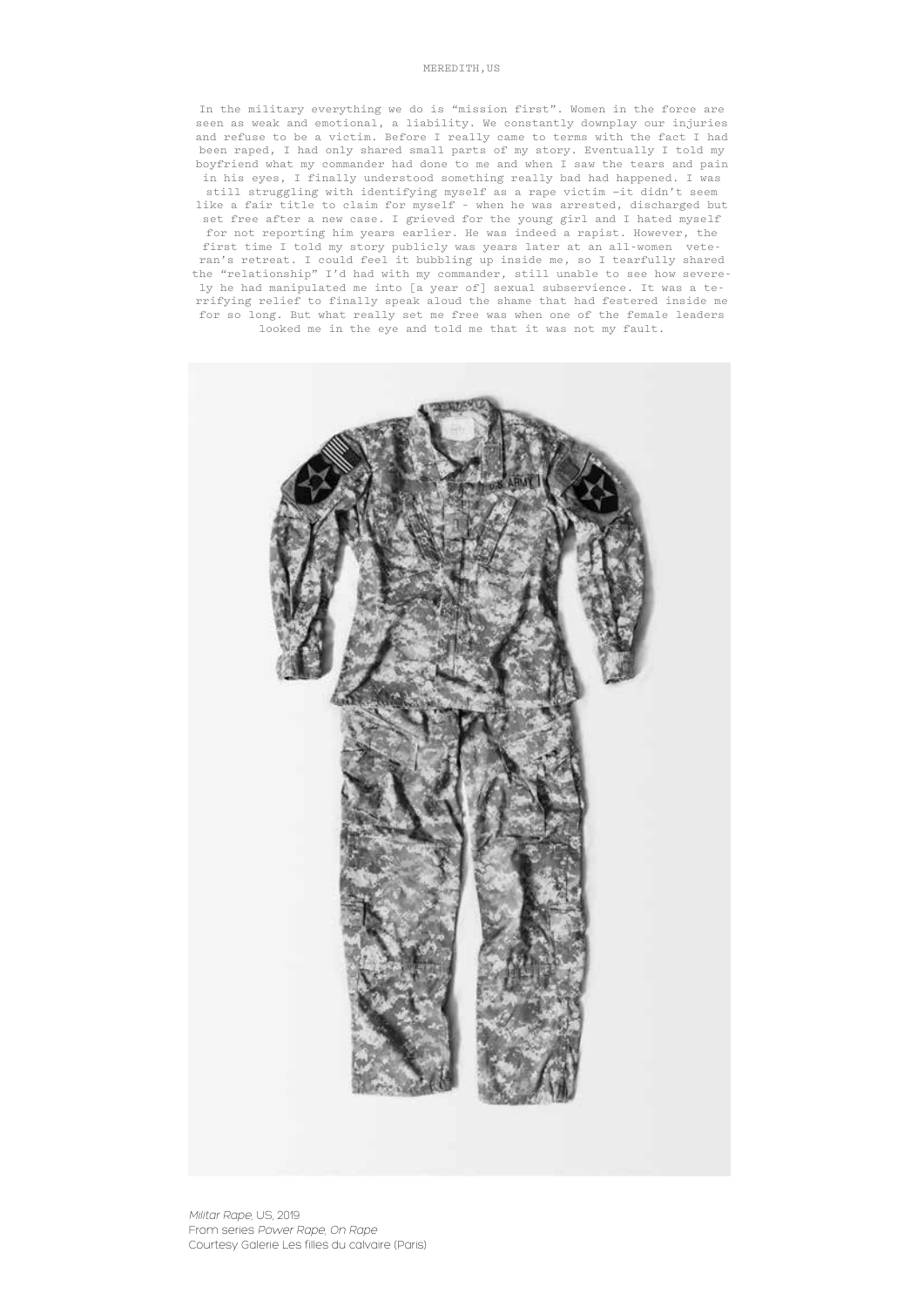

Shrinky Recipe, 2019 From series Testing Virgins, On Rape Courtesy Galerie Les filles du calvaire (Paris)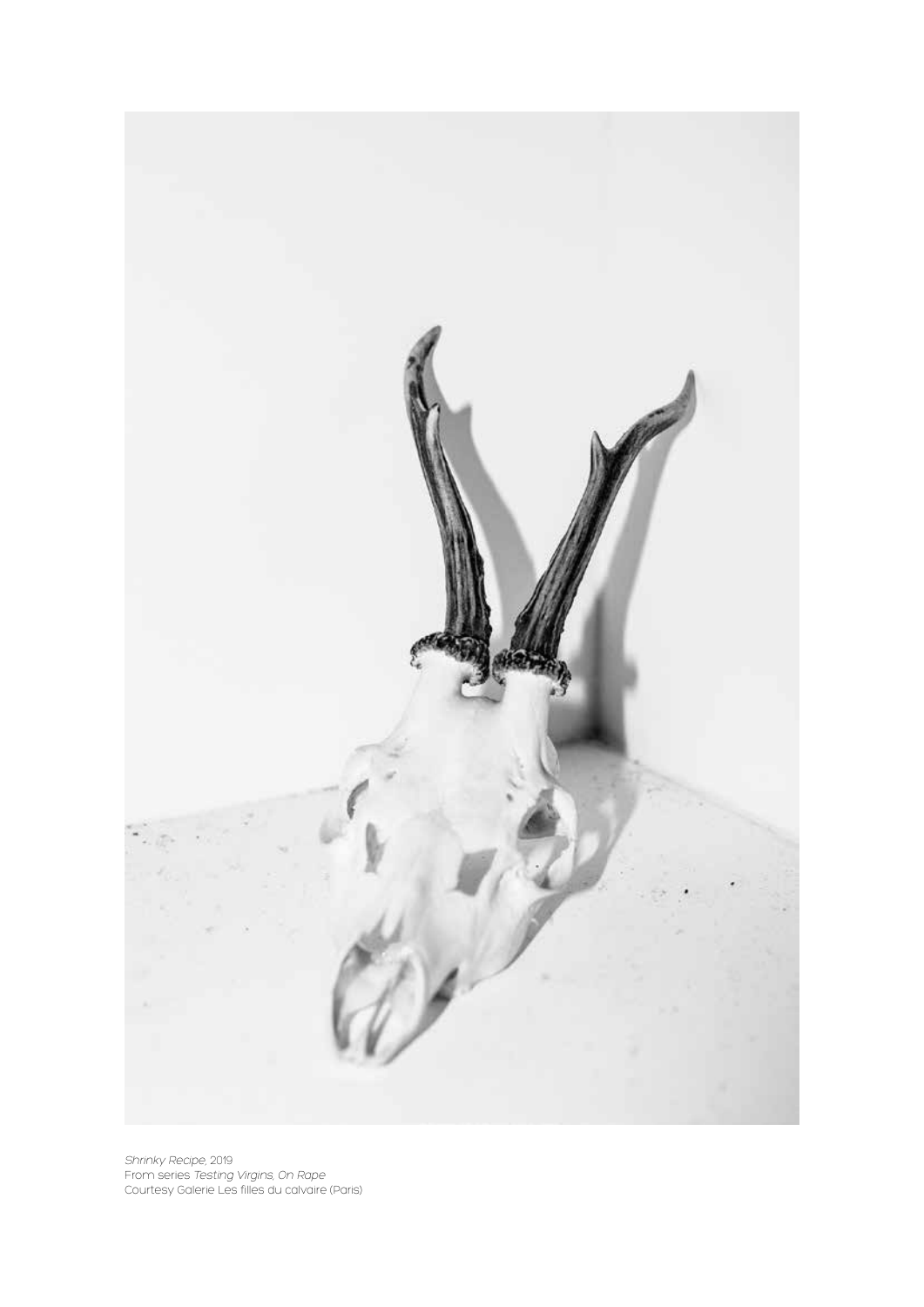

Chastity Belt, 2019 From series Historical Rape, On Rape Courtesy Galerie Les filles du calvaire (Paris)



Cilicio, 2019 From series Punishment, On Rape Courtesy Galerie Les filles du calvaire (Paris)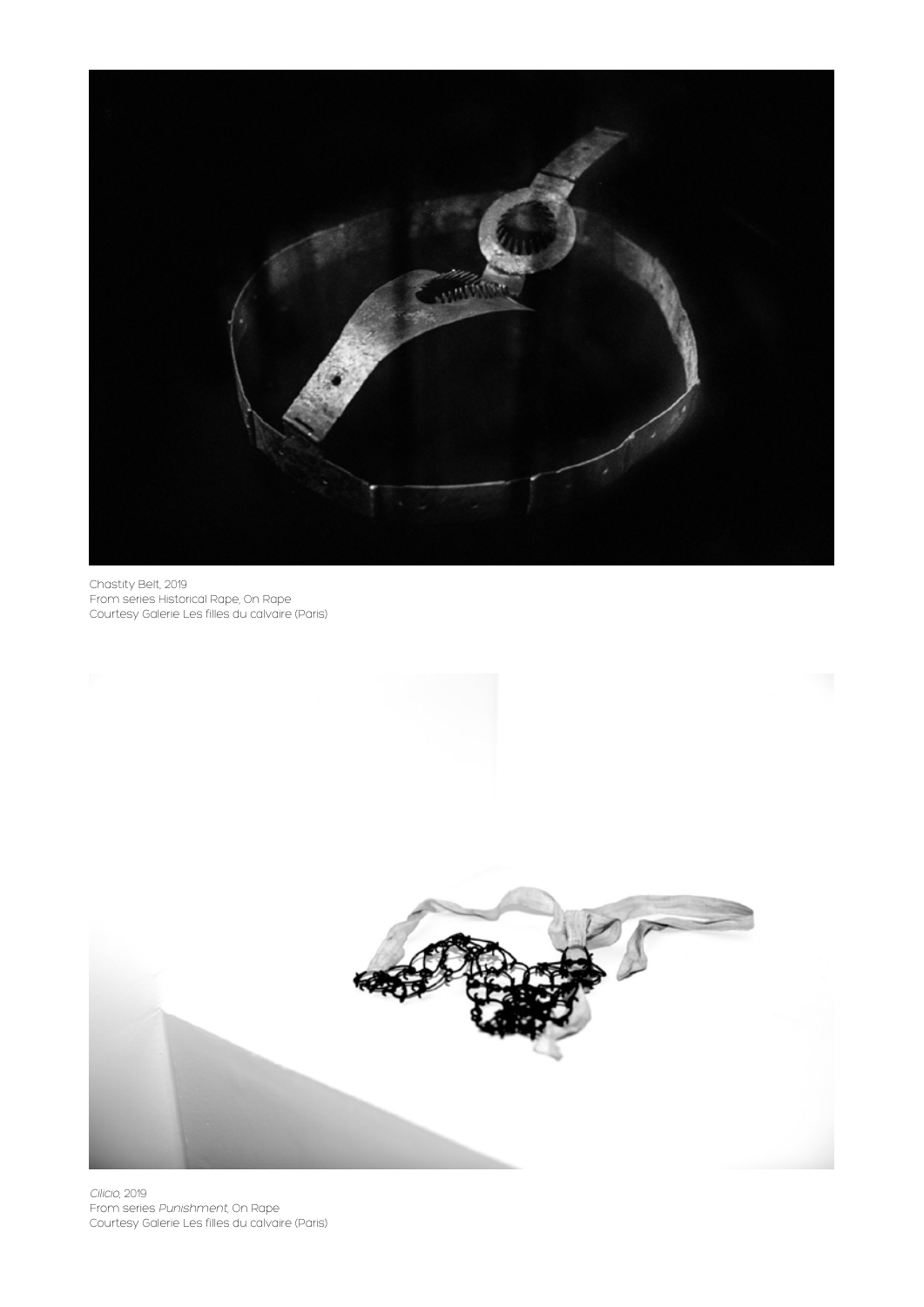## **VISUELS POUR LA PRESSE**

Notes for images publication :

The Wedding Dress must always be published The Military Dress must always be published with the wedding dress Each object needs to be published with the wedding dress A max of 3 images can be published. If more, please inform Catherine Philippot (Relations Media).



Ala Kachuu, [Bride Kidnapping], Kyrgyzstan, 2019 From series Power Rape, On Rape Courtesy Galerie Les filles du calvaire (Paris)



Militar Rape, US, 2019 From series Power Rape, On Rape Courtesy Galerie Les filles du calvaire (Paris)



Shrinky Recipe, 2019 From series Testing Virgins, On Rape Courtesy Galerie Les filles du calvaire (Paris)



Chastity Belt, 2019 From series Historical Rape, On Rape Courtesy Galerie Les filles du calvaire (Paris)



Cilicio, 2019 From series Punishment, On Rape Courtesy Galerie Les filles du calvaire (Paris)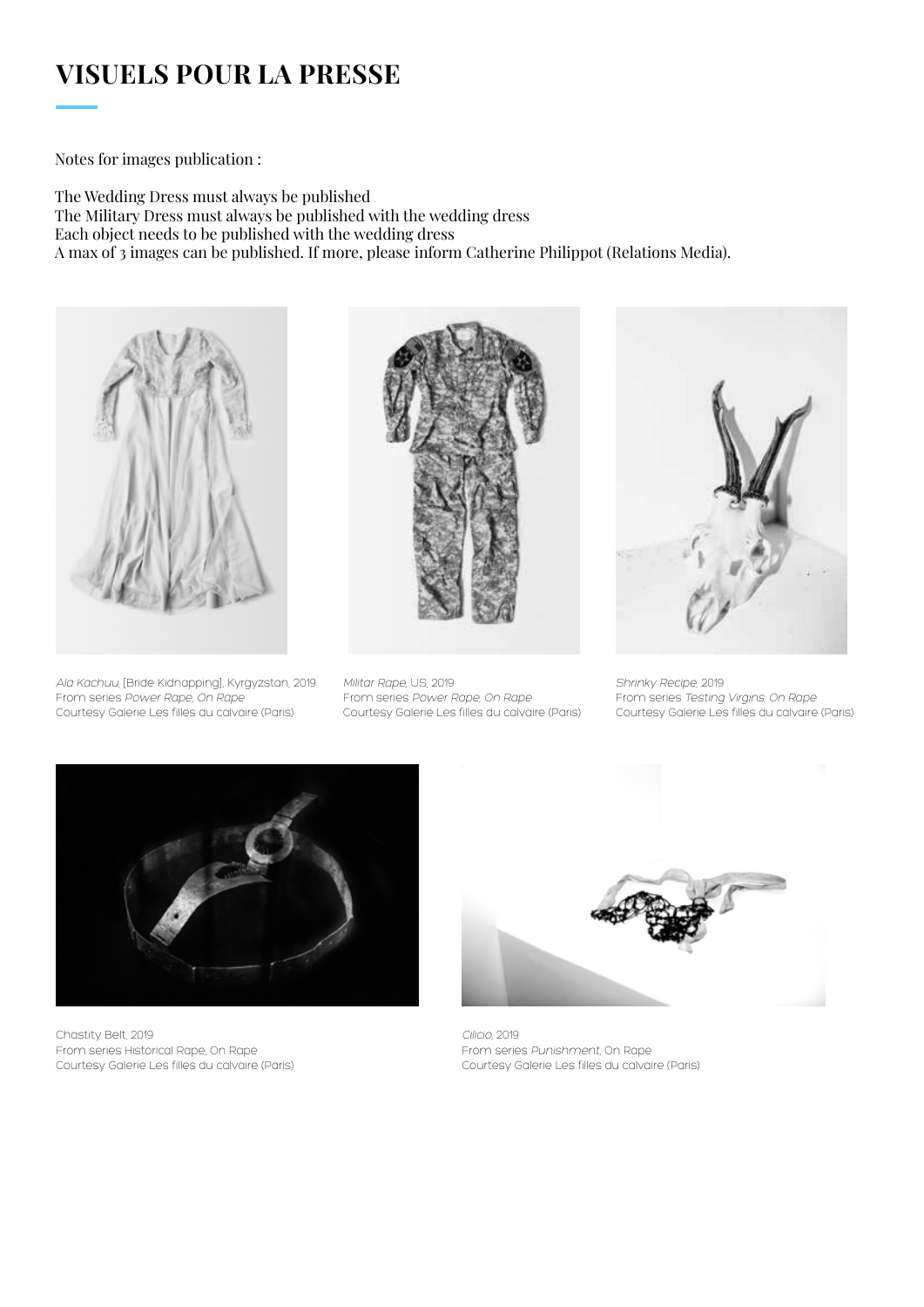### **LAIA ABRIL** Born in 1986, Barcelona, Spain Lives in Barcelona, Spain Nominated for the Deutsche Borse Prize, 2019



 Laia Abril (1986) is a multidisciplinary artist working with photography, text, video and sound. After graduating from college with a degree in Journalism she moved to New York to focus on photography where she decided to start telling intimate stories that raise uneasy and hidden realities related with sexuality, eating disorders and gender equality. In 2009, she enrolled in a 5-years artist residency at Fabrica, the Benetton Research Centre in Treviso, where she worked as a researcher, photo editor and staff photographer at Colors Magazine.

Abril's projects are produced across platforms such as installations, books, web docs, and films. Her work has been shown wildy and published internationally and is held in private collections and museums, such as Musée de l'Elysée and Fotomuseum Winterthur in Switzerland, FRAC in France and MNAC or FotoColectania in Barcelona.

She has published several books —Thinspiration (self-published, 2012), Tediousphilia (Musée de l'Elysée, 2014) and the highly-acclaimed The Epilogue (Dewi Lewis, 2014), which was shortlisted for the Paris Photo-Aperture First Book Award, Kassel PhotoBook Festival, Photo España Best Book Award and referred to as "a masterpiece of a photobook" by critic Jörg Colberg. In 2016 she published Lobismuller (RM Verlag) which was the first recipient of the Images Book award at Festival Images where was also first exhibited in Vevey, Switzerland the same year.

After completing her five-year project On Eating Disorders, Abril embarked on her new long-term project, A History of Misogyny. Its first chapter On Abortion was first exhibited at The Rencontres d'Arles in 2016; and was the first recipient of the Prix de la Photo Madame Figaro, produced with the support of the Fotopress Grant and nominated for the ICP-Infinity award or Foam Paul Huf among others.

The show has been exhibited in more than 10 countries including The Photographers Gallery (London), the Museum of Contemporary Art (Zagreb) or el Centro de la Imagen (Mexico). The book On Abortion and the repercussions of lack of access (Dewi Lewis, 2018) was the winner of the Aperture Best Book Award in 2018 as well as finalist of the prestigious Deutsche Borse in 2019. Abril is currently developing the next chapters, On Rape —recipient of the Visionary Award and the Magnum Fundation grant and the Genesis chapter On Mass Hysteria —nominee of the swiss Prix Elysée.



On Abortion, Les Rencontres d'Arles, 2016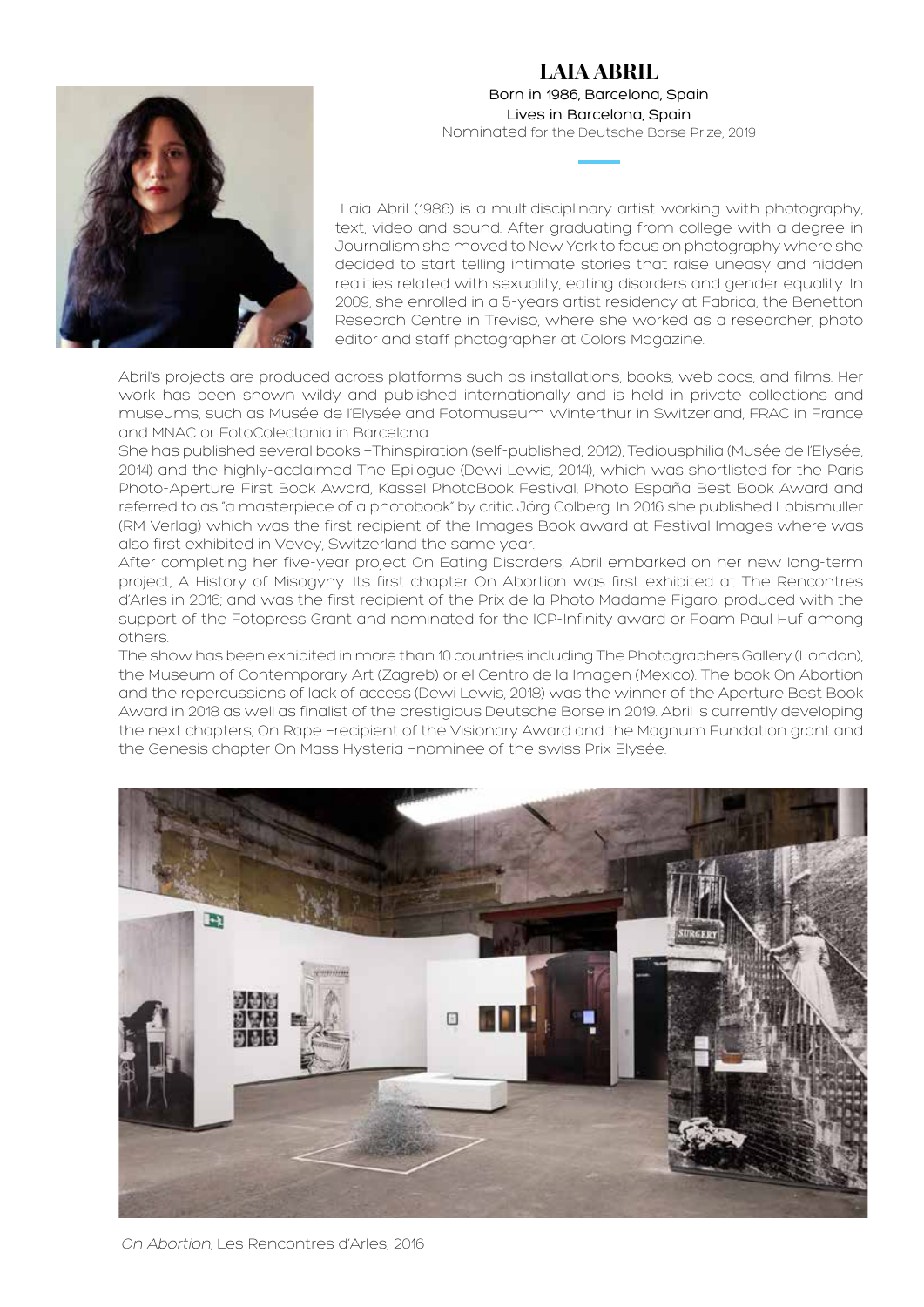### **LAIA ABRIL**  $\sim$

#### SOLO SHOWS (selection)

- 2019 'On Abortion', Centro de la Imagen, Mexico. 'On Abortion', Ballarat International Foto Biennale, Ballarat, Australia. 'On Abortion', FotoColectania, Barcelona. 'Suyay', LUM Museum, Lima. 'On Abortion', Finnish Museum of Photography, Helsinki. 2018 'On Abortion', Maison des Metalos, Paris. 'Suyay' Centre de la Photographie, Geneve. 'On Abortion', Museum of Contemporary Art of Zagreb, Croatia. 'Lobismuller' Afogra, Granada, Spain. 'Lobismuller' Photo Festival Ragusa, Italy. 'On Abortion' Foto-Forum, Bozen, Italy. 'On Abortion', PhotoIreland, Dublin. 2017 'On Abortion', City of Women, Festival, Ljubjiana. 'Lobismuller', Museo Municipal de Ourense, Spain. 'Menstruation Myths' Festival PhotoReporter, Saint Brieuc, France.
- 'Lobismuller', Fotoleggendo, Rome. 2016 'On Abortion' Photo Istanbul, Turkey. 'On Abortion', The Rencontres d'Arles, France. 'Lobismuller' Images Festival, Vevey, Switzerland. 'The Asexuals Project', Galerie im Taxispalais, Vienna.
- 2009-15 'On Eating Disorders', Docfield Festival, Barcelona. 'Tediousphilia', Musée de l'Elysée, Laussanne, Suiza. 'The Epilogue', 001 Gallery, Roma. 'Thinspiration', Contraluz Gallery, Pamplona, Spain. 'Femme Love', Studio la Città Gallery, Verona, Italy.

#### GROUP SHOWS

- 2019 'On Abortion', Deutsche Borse Building, Frankfurt. 'On Abortion', The Photographers Gallery, London. 'Crazy - life with mental illnesses', F3-Freiraum für fotografie, Berlin. 2018 'Vigilance,Struggle,Pride', Umetnostna galerija Maribor, Slovenia.
- 'Vigilance,Struggle,Pride', Contemporary Art Museum, Zagreb. 'L'Histoire d'après, Les Filles du Calvaire, 2018, Paris.
- 2017 'Swing State', Rojas + Rubensteen Gallery, Miami. 'The Epilogue', Setba Gallery, Barcelona. 'Las17' part of Fotopress, CaixaForum, Barcelona. 'Las17' part of Fotopress, CaixaForum, Madrid. 'Photobook Phenomenon', CCCB, Barcelona. 'Up to now', Fotografia Europea, ReggioEmilia, Italy.
- 2016 'Situations #45', Fotomuseum Winterthur, Switzerland. 'Nuevos relator fotográficos, Arts Santa Mònica, Barcelona. 'Femenine Masculine', Photo50, London. 'Mapping the Body', Taxispalais Gallery, Innsbruck, Vienna.
- 2015 'Thinspiration', Mois de la Photo, Montreal. '(No)Privacy exhibition', Fotodok, Utrecht, Holand. 'When we share more than ever ' Museum Fur Kunst und Gewerbe , PhotoTriennale, Hamburg. 'Afterlife', Athens PhotoFestival, Athens.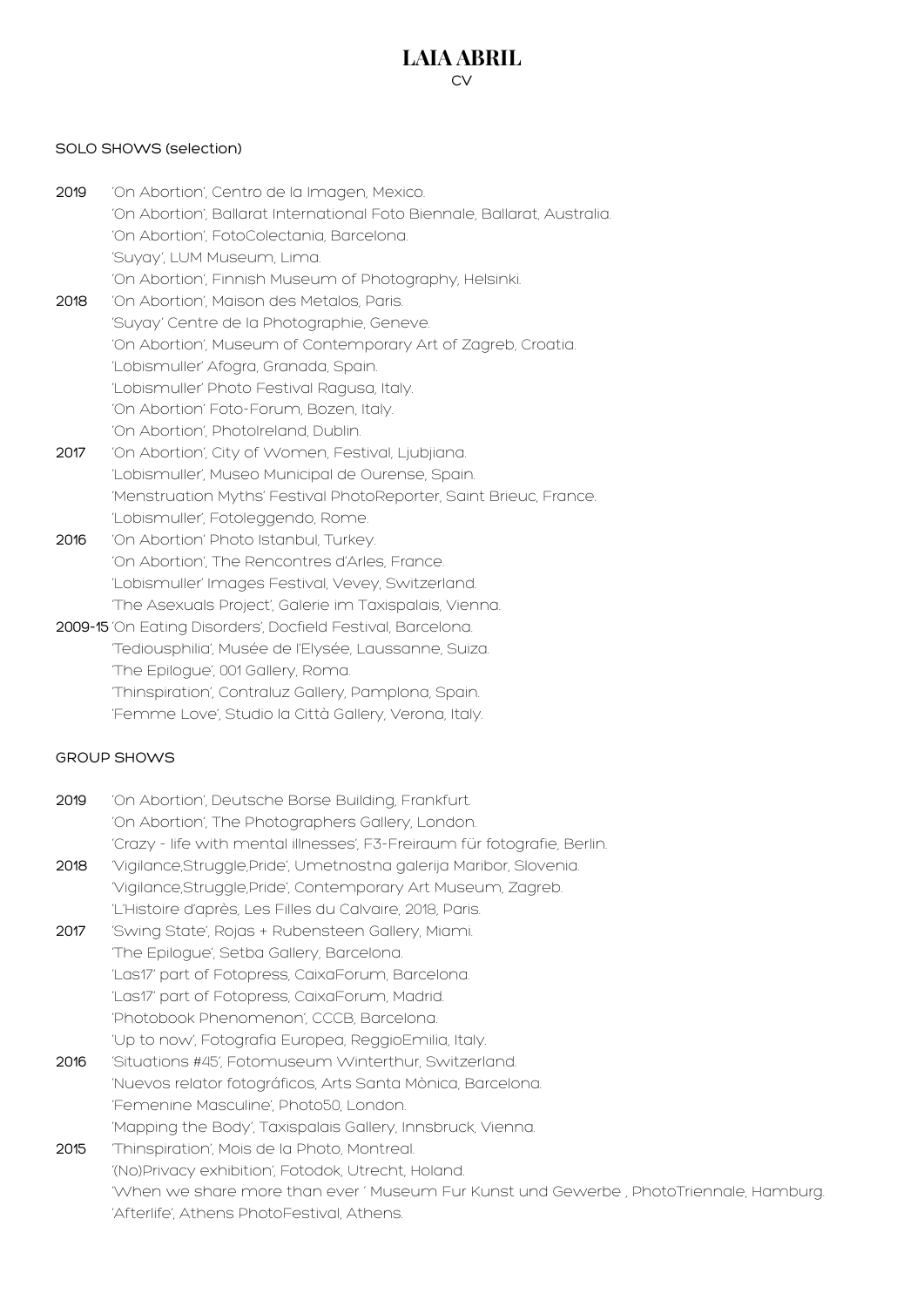#### AWARDS

- 2019 Magnum Foundation Grant Nomenee Prix Elysée Nomenee Deutsche Borse Foam Paul Huf Award, nominated 2018 Best Book of the year Aperture/Paris Photo Visionary Award Photo España Honorable Mention Best Book ICP-Infinity Awards, Artist book nominated ICP-Infinity Awards, Emergent talent nominated 2017 Visionary Award, nominated Catchlight Grant, nominated Foam Paul Huf Award, nominated ICP-Infinity Awards, Art, nominated Best PhotoBook, PhotoEspaña, finalist 2016 Prix de la Photo Madame Figaro-Rencontres Arles Fotopres Grant Revelación Award PhotoEspaña 2015 Festival Images, Book Award Best PhotoBook, PhotoEspaña, finalist Foam Paul Huf Award, nominated VU, Artist Residency 2014 Aperture, First Book Award, shortlisted EPF Burn Magazine, finalist Joop Swart Masterclass, nominated 2013 Prix Pictet, pre-selected. Kassel Dummy Award, shortlisted. Center Juror's Choice Award. PhotoLucida Critical Mass, nominated. Magnum Foundation, nominated. 2009-12FABRICA, scholarship EPF Burn Magazine, finalist Joop Swart Masterclass, nominated Lumix Prix Photojournalism, finalist
	- Pla(t)Form, FotoMuseum
	- Ian Parry Award, finalist

#### COLLECTIONS

- 2017 FRAC; Provence-Alpes-
- 2016 Madame Figaro-Arles collection, France
- 2015 MNAC; Barcelone, Espagne
- 2014 Musée de Elysée, Lausanne, Suisse
- 2013 Fotomuseum Winterthur, Suisse